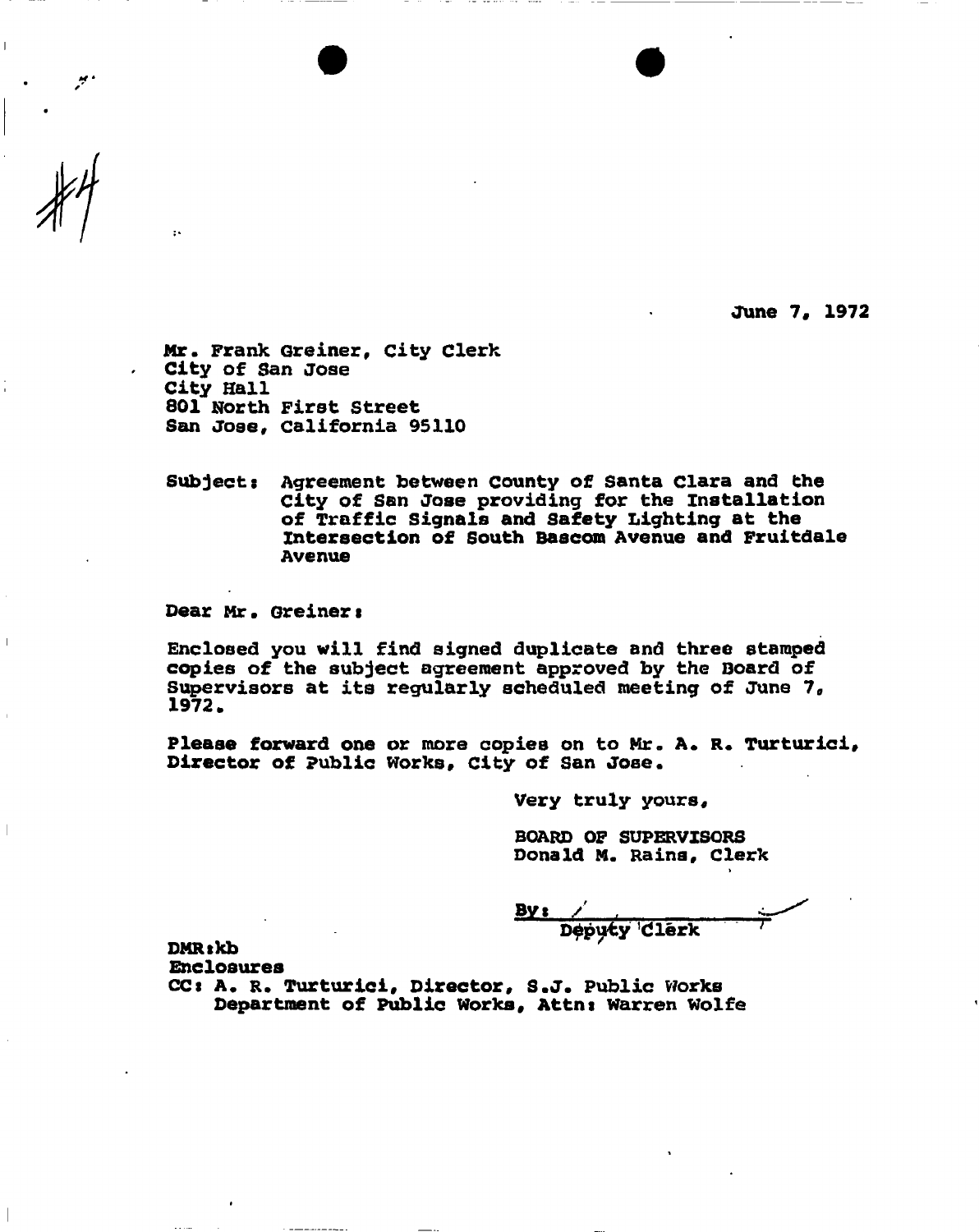| Chance Cuday Na |
|-----------------|

**Barry** 

1072

DATE 2000 7

**BOARD OF SUPERVISORS SANTA CLARA COUNTY** 

The following contract *was awarded* of change of der was approved by the Board of Supervisors at a meeting held:  $, 19 \frac{73}{ }$ June 7 Project to be charged *Mindofficial with Gity of Han Jose to Enstallation* of Project to be charged *Mindig Case City at Addabing at Intersection* of Senato Avenue and Discrep and Pruite and Avenue

For the amount of \$ 20 por Agrocommi asseccional

County will perform design function and Contractor....

ひく

**Budget Item.** 

 $\sim 0.8$  ,  $\sim 10$ 

(for Controller's use)

**ELIGI** Clerk of the Board

WHITE --- CONTROLLER<br>CANARY -- FILE<br>PINK --- PUBLIC WORKS<br>GOLD ROD FUBLIC WORKS  $\left($  3128

Ŷ.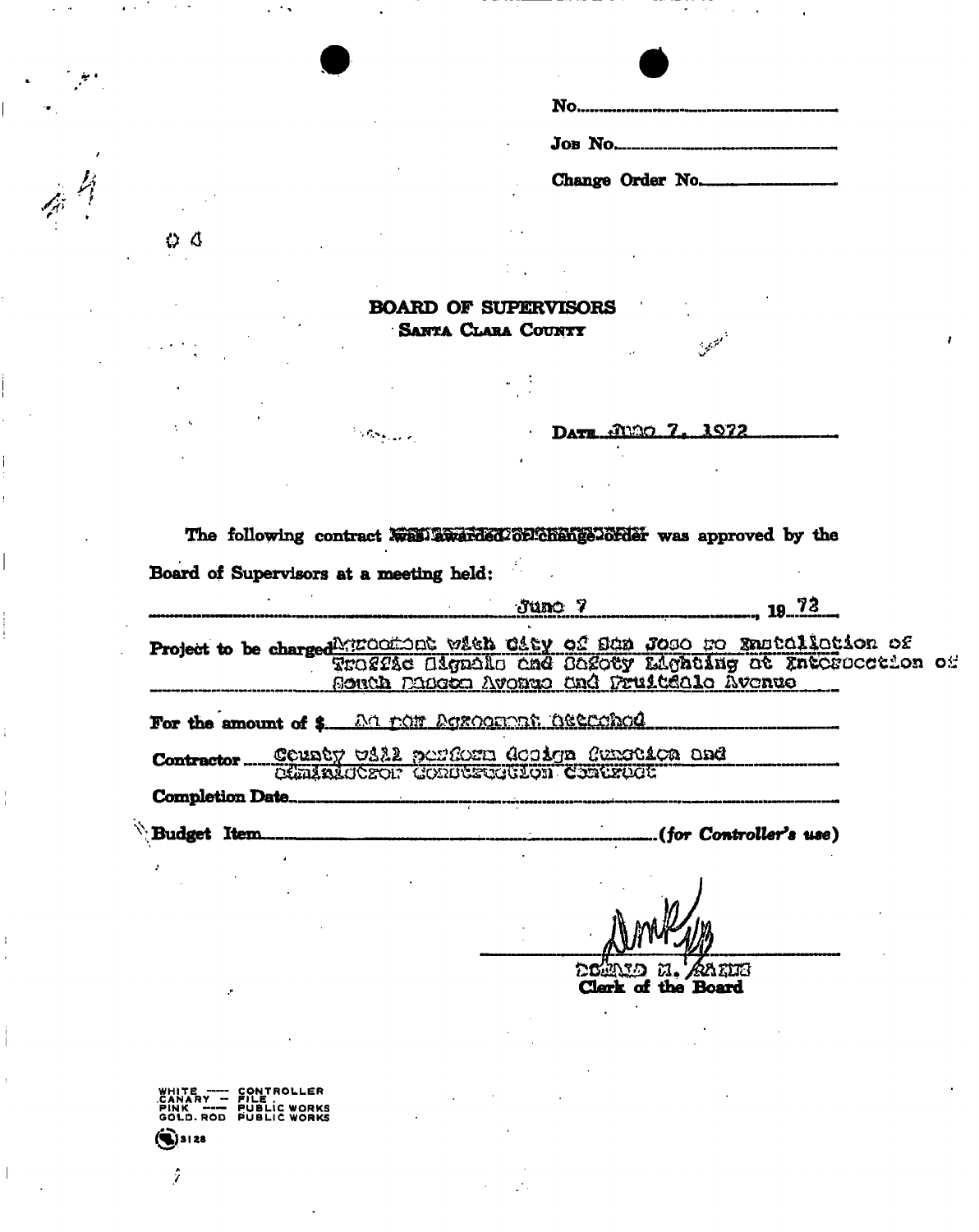|                                   |                                                                                                                                                                                                                                                           |                                                                                                                       |               |                                   | <b>Department of Public Works</b><br><b>County Office Building</b> |  |
|-----------------------------------|-----------------------------------------------------------------------------------------------------------------------------------------------------------------------------------------------------------------------------------------------------------|-----------------------------------------------------------------------------------------------------------------------|---------------|-----------------------------------|--------------------------------------------------------------------|--|
| ∴ California                      | <b><i>County of Santa Clara</i></b>                                                                                                                                                                                                                       |                                                                                                                       |               |                                   | 20 West Heading Street<br>San Jose, California 95110               |  |
|                                   |                                                                                                                                                                                                                                                           | TRANSMITTAL MEMORANDUM                                                                                                |               |                                   | S.D.<br>$\overline{2}$                                             |  |
|                                   |                                                                                                                                                                                                                                                           | Page of                                                                                                               |               | DATE:                             | May 24, 1972                                                       |  |
| FOR:<br><b>FROM:</b><br>$\bullet$ | BOARD OF SUPERVISORS AGENDA OF                                                                                                                                                                                                                            |                                                                                                                       |               | $\cdot$ June 7                    | 19 72                                                              |  |
| TITLE:<br>DESCRIPTION:            | MONTINI, PUBLIC WORKS, ENGINEERING<br>AGREEMENT BETWEEN THE COUNTY OF SANTA CLARA AND THE CITY OF<br>SAN JOSE PROVIDING FOR THE INSTALLATION OF TRAFFIC SIGNALS<br>AND SAFETY LIGHTING AT THE INTERSECTION OF SOUTH BASCOM AVENUE<br>AND FRUITDALE AVENUE |                                                                                                                       |               |                                   |                                                                    |  |
|                                   | The attached agreement provides for the installation of traffic<br>signals and safety lighting at the intersection of South Bascom<br>Avenue and Fruitdale Avenue.                                                                                        |                                                                                                                       |               |                                   |                                                                    |  |
|                                   | The County's share of the costs for this project is estimated<br>to be \$19,500.00. Funds are available in the 1971-72 fiscal year<br>budget (W.O. 2254-Highway Signals).                                                                                 |                                                                                                                       |               |                                   |                                                                    |  |
|                                   | . The County will perform the design function and administer the<br>construction contract.                                                                                                                                                                |                                                                                                                       |               |                                   |                                                                    |  |
| to:                               | Approval is recommended.<br>Somel Auplicate & 3 copies)<br>Four (4) fully executed copies of the agreement should be sent<br>Sloody executed 2                                                                                                            |                                                                                                                       |               |                                   |                                                                    |  |
|                                   |                                                                                                                                                                                                                                                           | Mr. A. R. Turturici<br>Director of Public Works<br>City of San Jose<br>801 North First Street<br>San Jose, California | 95110         |                                   |                                                                    |  |
|                                   | LM:RMS:WWW:vlh                                                                                                                                                                                                                                            |                                                                                                                       |               |                                   |                                                                    |  |
|                                   |                                                                                                                                                                                                                                                           |                                                                                                                       |               |                                   |                                                                    |  |
|                                   | attachments                                                                                                                                                                                                                                               |                                                                                                                       |               |                                   |                                                                    |  |
|                                   |                                                                                                                                                                                                                                                           |                                                                                                                       |               |                                   |                                                                    |  |
|                                   |                                                                                                                                                                                                                                                           |                                                                                                                       |               |                                   |                                                                    |  |
| APPROVED:<br>AGENDA DATA:         | <b>JAMES POT</b><br>DATE:                                                                                                                                                                                                                                 |                                                                                                                       | BOARD ACTION: | HOWARD CAMPEN<br>JUN <sub>7</sub> | $-1972$                                                            |  |

 $\hat{\textbf{r}}$ 

 $\ddot{\phantom{a}}$ 

© **TSS Rtv 9/fift**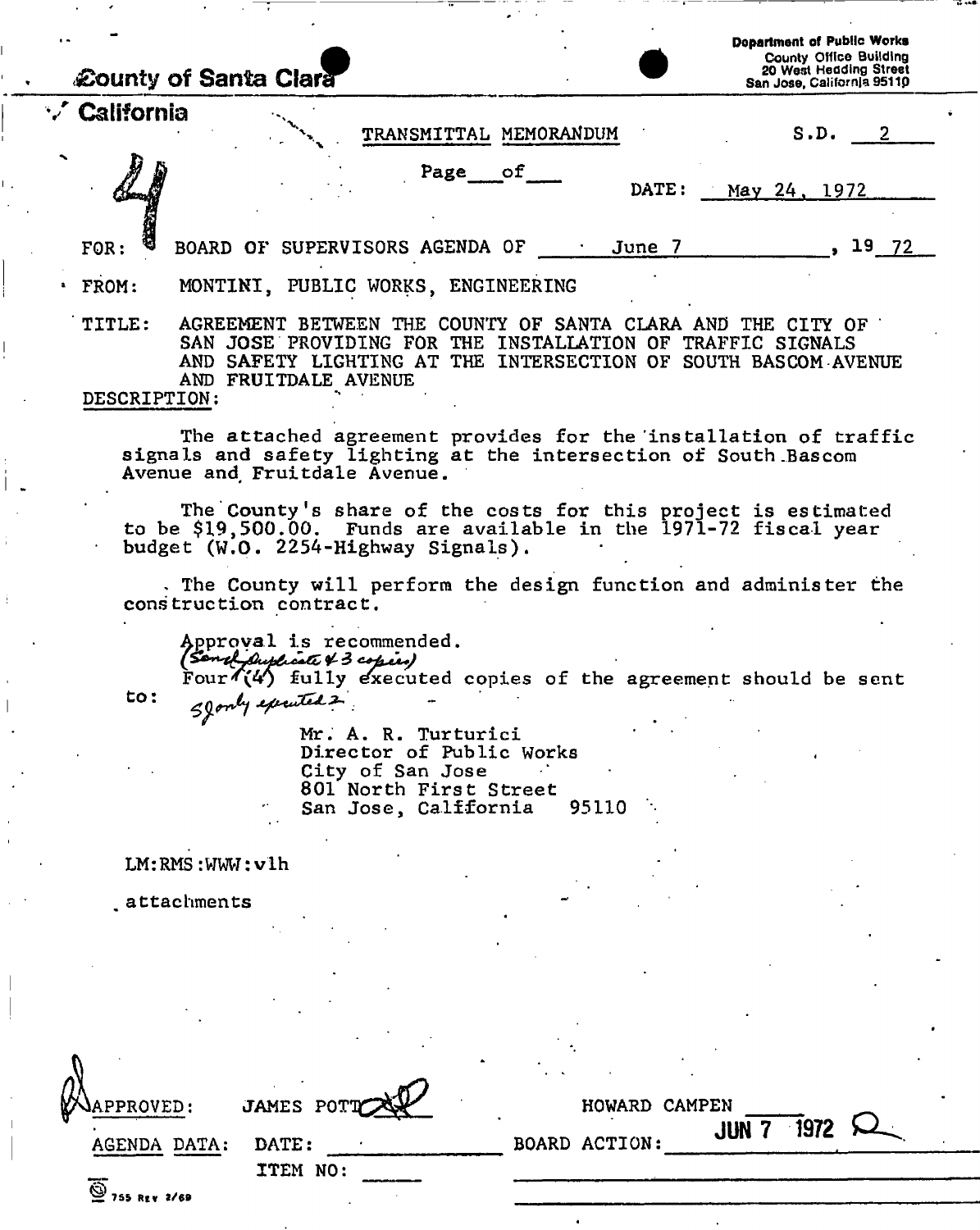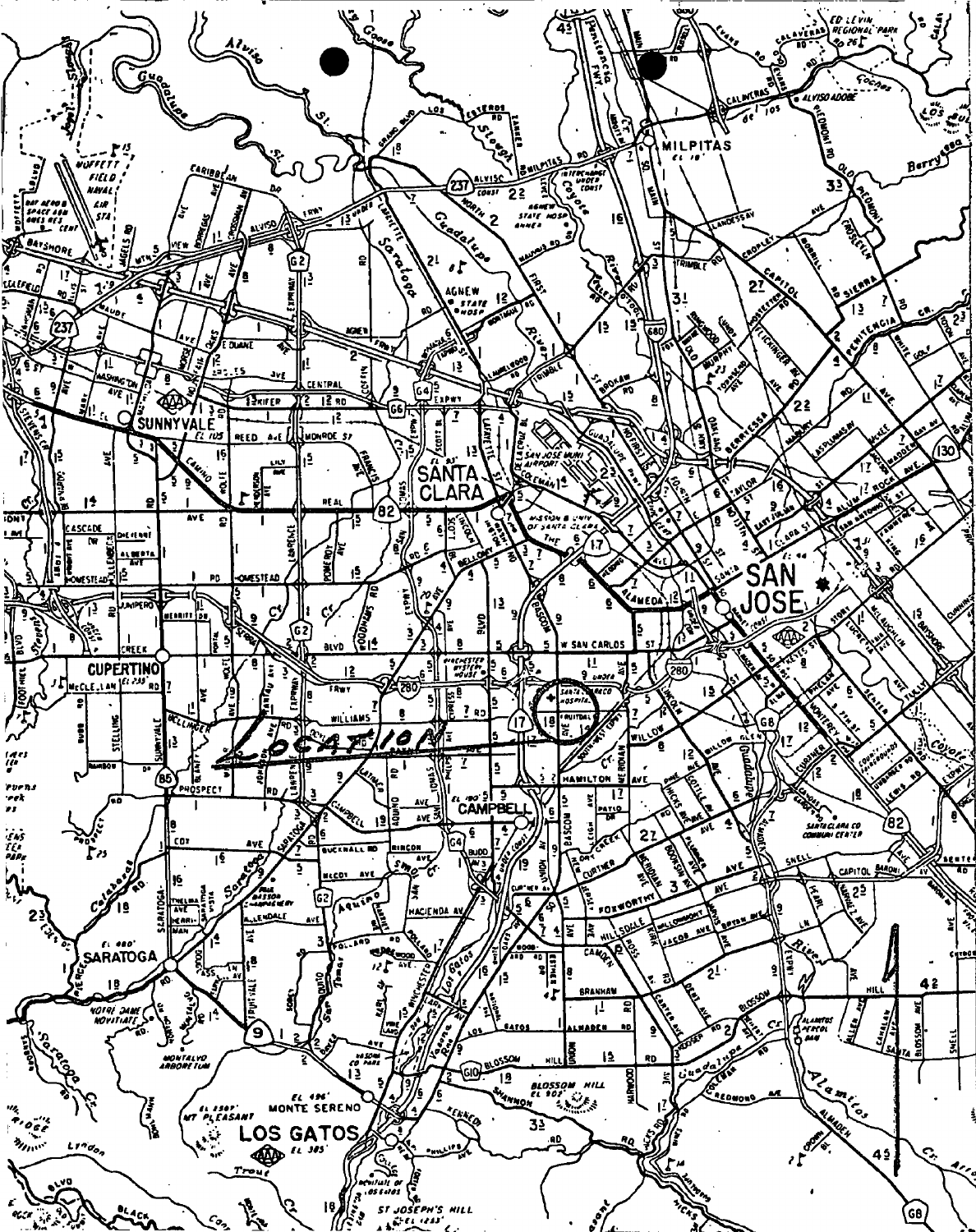## AGREEMEN T

AGREEMENT, between the COUNTY OF SANTA CLARA and the CITY OF SAN JOSE, for the installation of Traffic Control Signals and Safety Lighting at the intersection of South Bascom Avenue at Fruitdale Avenue, and for the sharing of certain costs thereof.

This is an agreement between the COUNTY OF SANTA CLARA, a political subdivision of the State of California, hereinafter called "County" and the CITY OF SAN JOSE, a municipal corporation of the State of California, hereinafter called "City".

## • WITNESSETH :

WHEREAS, it is in the public interest that certain traffic control signals and safety lighting be constructed at the intersection of South Bascom Ave. at Fruitdale Avenue, which shall be hereinafter referred to as the "Project"; and

WHEREAS, said Project is partly in the City of San Jose and partly in the unincorporated area of the County, and the City and County desire to share the costs of said Project; and

WHEREAS, it is in the best interest of orderly and economic construction practices to complete the Project through joint action of the City and County and under a single construction contract awarded and administered by County;

NOW, THEREFORE, for and in consideration of.their promises, » . i covenants and agreements hereinafter set forth, and subject to the terms, conditions and provisions hereinafter set forth, the parties hereto do hereby agree as follows:

1. Plans and Specifications. County shall prepare or cause 0 1. Plans and Specificatatorife'. County' shall prepare or cause g i g g to be prepared plans and specifications for said Project and shall<br>d : X H **•**H **. x a**  1 to be prepared plans and specifications for said Project and shall<br>1 Submit said plans and specifications to City for City's approval of<br>0 such plans and specifications.

 $\breve{\mathbf{0}}$ 

 $\mathbf{H}$ 

i Q> •<sup>U</sup>

. \_'ዓፀ 2

Award of Contract. After City has approved the plans and g and verture specifications for said Project, County shall advertise for bids for  $\frac{1}{2}$ •• 10 H H H<br>\*\* g construction of said  $P$  construction of said  $P$  reformation of said  $\mathcal{P}$  and supervise  $\mathcal{P}$ 

**JUN?**  $\omega$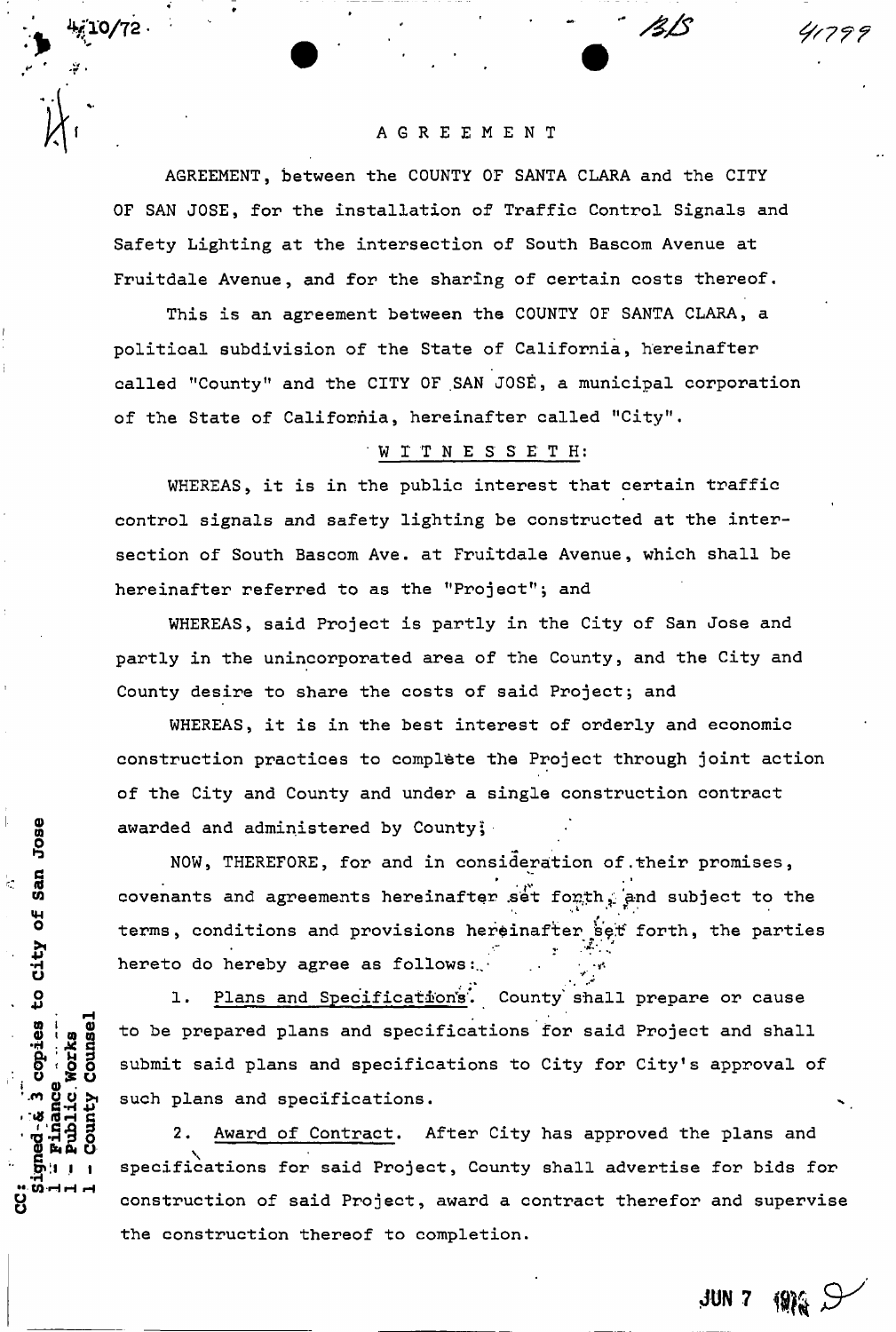3. Liability Insurance. County agrees to require any contractor engaged to perform said Project to take out and maintain in full force and effect during the construction of said Project and until the acceptance of the said Project by County, a policy of public liability and property damage insurance insuring County, its officers and employees, from and against any loss, cost or expense arising out of or in any way connected with the construction of said Project. The terms, provisions and conditions of such policy shall be those which the County normally requires in connection with the type of construction contemplated for said Project; provided, however, that County agrees to.require such contractor to name City, its officers and employees, as co-insureds on such policy.

Sharing of Costs. City agrees to pay for a portion of 4. the construction costs of the Project as follows: The City's share of the construction cost is determined to be 50% of the total construction cost, but in no event shall City's share of financial contribution.pursuant to this Agreement exceed the amount of \$19,500, unless provided for in a subsequent Agreement between COUNTY and CITY.

5. Construction Costs. As used in this agreement, the term "construction costs of said Project" shall mean the sum total of all construction costs and expenditures made by City and/or County in connection with the said Project, including, but not limited to, engineering costs and expenses, costs and expenses of preparation of the plans and specifications, costs and expenses for inspection, publication, advertising and printing, costs of the construction contract awarded by County for the construction of said Project, costs of extra work authorized by City and County and costs of all materials not included in the contract price of the said construction contract.

 $-2-$ 

Íу.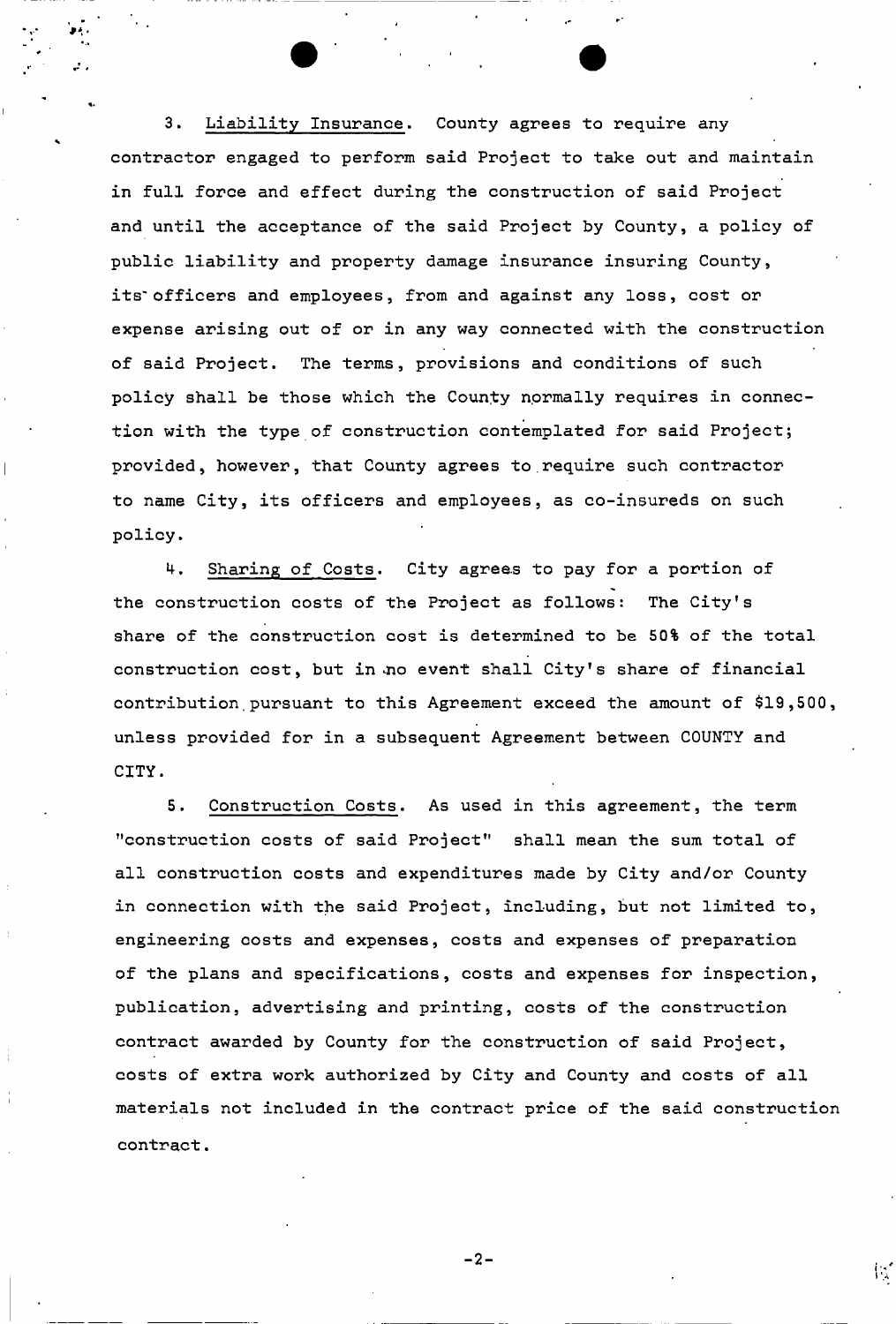6. Prepayment. After the bids for the construction of said Project have been opened and before the award of the contract for the construction of said Project, City shall pay to County the sum of Nineteen Thousand, Five Hundred Dollars (\$19,500), the amount presently estimated to be in the City's share of the Project as outlined in paragraph 4 hereof.

7. Final Accounting. Upon completion of said Project, County shall pay the construction costs of said Project and shall, upon completion of said Project, prepare and furnish to City a final accounting of the total costs of said Project. Said accounting' shall show the final construction costs of said Project in its entirety.

8. Adjustment of Costs. In the event that the said accounting shows that the said estimated sum paid by City to County pursuant to paragraph 6 hereof is more than the City's share as outlined in paragraph 4 hereof, County shall refund to City the difference. In any event, City's share shall not exceed Nineteen Thousand, Five Hundred Dollars (\$19,5.00).

9. Acquisition of Property. City agrees to acquire at its own cost and expense, all of the real property required for the Project located within the City, and County agrees to acquire at its own cost and expense, all of the real property required for the Project located within the unincorporated area of County.

10. Annexation. In the event of annexation by City of any . portion of the Project before approval of the plans and specifications for said Project by County, City's share of the construction costs of the Project shall be calculated and increased as hereinafter set forth.

In the event any portion of the Project is annexed to City, then City's share of the construction costs shall be fifty percent (50%) of the construction costs, plus that percentage the portion annexed bears to the total area.

 $-3-$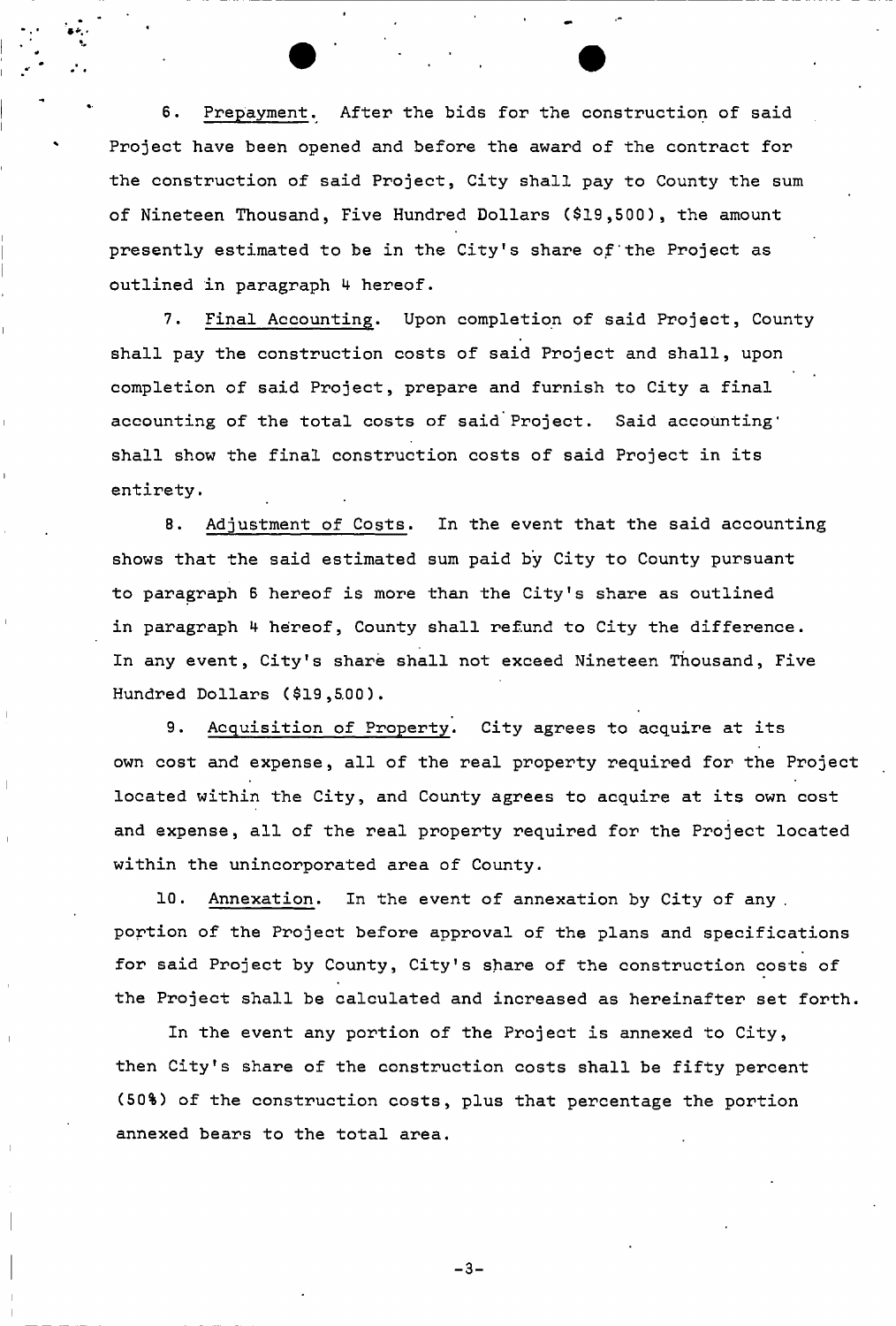11. Termination. In the event that a contract is not awarded prior to January 1, 1973, the terms of this contract shall be void.

 **. • . •** 

WITNESS THE EXECUTION HEREOF the day and year first hereinabove set forth.

APPROVED AS TO FORM:

Division Chief Attorney

**•**

ATTEST

FRANCIS K. GREINER Deputy City Clerk

APPROVED AS TO FORM:

prol $\mathscr{A}% _{k}=\mathscr{A}_{\mathscr{A}}^{\ast}\mathscr{A}_{\mathscr{A}}^{\ast}$ Asst. County Counsel

ATTEST:

Donald M. Rains, Clerk of <the Board of Supervisors

CITY OF SAN JOSE, a municipal corporation By

QjlIjj i Mawwg w "City"

COUNTY OF SANTA CLARA, a political subdivision

By **Chairman**, Board of Supervisors

JUN7 1978

County of Santa Clara Board of Supervisors 70 West Heckling Street By San Jose, Calif. 95110

Title:

"County"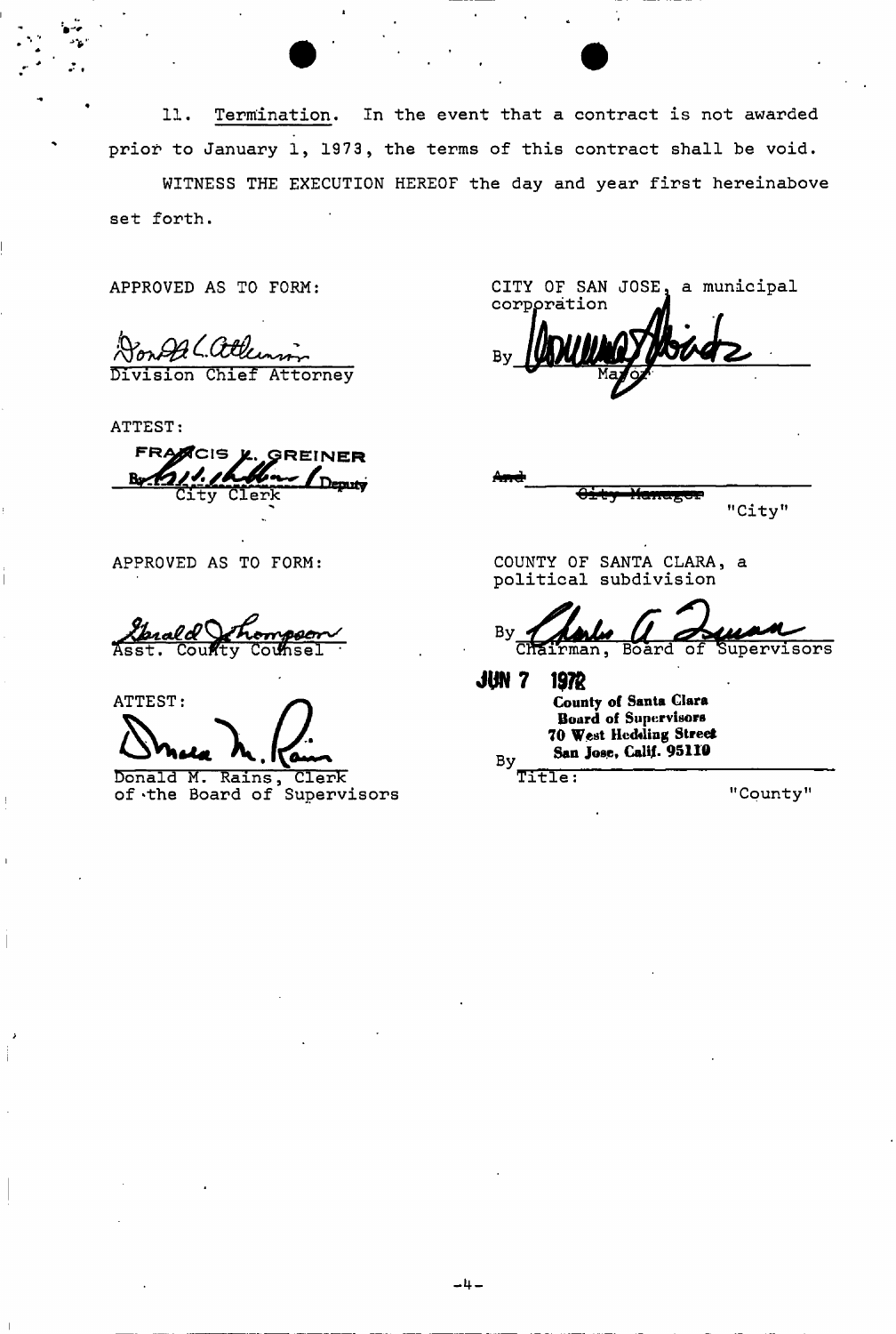## **RESOLUTION NO. 41799**

 $:$  EWH:  $a$ ms **•'4/A3/72** 

> **RESOLUTION OP THE COUNCIL OP THE CITY OP SAN JOSE AUTHORIZING THE EXECUTION OP AN AGREEMENT BETWEEN THE CITY OP SAN JOSE AND THE COUNTY OP SANTA CLARA POR THE INSTALLATION OP TRAFFIC CONTROL SIGNALS AND SAFETY LIGHTING AT THE INTERSECTION OF SOUTH BASCOM AVENUE AT FRUITDALE AVENUE AND FOR SHARING OF CERTAIN COSTS THEREOF, AND AUTHORIZING THE DIRECTOR OF PUBLIC WORKS TO PAY FOR SAID SERVICES FROM MONIES PROPERLY APPROPRIATED THEREFOR.**

2/5 Copy

**BE IT RESOLVED BY THE COUNCIL OF THE CITY OP SAN JOSE:** 

**That the Mayor of the City of San Jose Is hereby authorized and directed on behalf of the City of San Jose to execute an agreement between the City of San Jose, a municipal corporation of the State of California, hereinafter called "City," and the County of Santa Clara, a political subdivision of the State of California, hereinafter called "County," for the installation of traffic control signals and safety lighting to be constructed at the intersection of South Bascom Avenue at Fruitdale Avenue, hereinafter referred to as the "Project," which agreement is entitled, "AGREEMENT," form dated 4/10/72, a copy of which is on file in the office of the City Clerk and to which reference is hereby made for full particulars .** 

**This agreement provides, among other things, that the County shall prepare plans and specifications for the Project, which has been approved by City, and thereafter award a contract for the construction of said Project. City shall pay to County a sum of money equal to 50 percent (50£) of the cost of the construction of the Project, but in no event more than \$19,500.00, to be based upon a final accounting of said construction costs.** 

**The Director of Public Works is hereby authorized and directed to carry out the terms and conditions of this agreement on behalf** 

 $-1-$ 

 $\int_0^\infty$